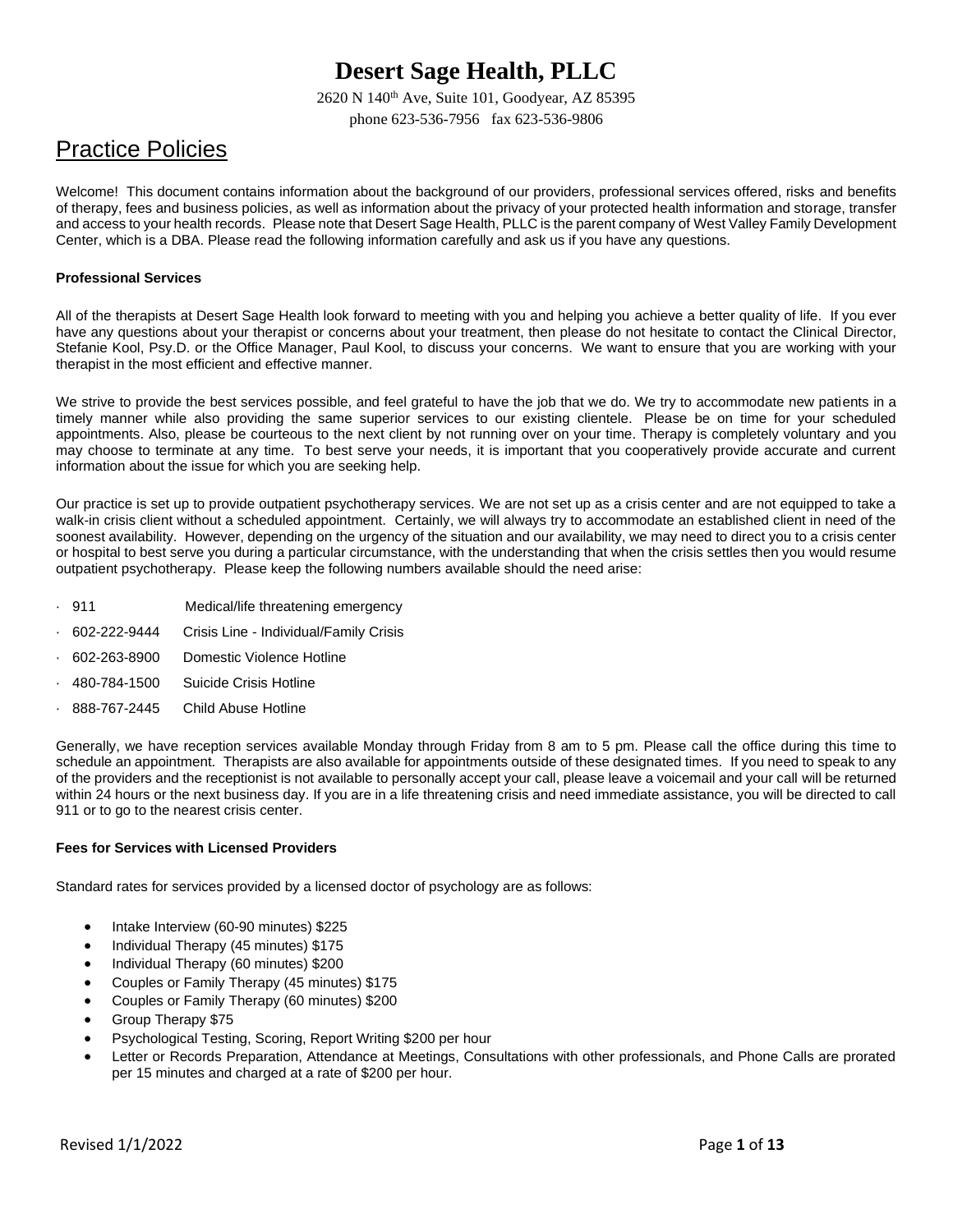• Desert Sage Health does not participate in court ordered treatment and does not provide letters for court services and/ or legal issues. If Desert Sage Health Employee is subpoenaed for legal consultations or depositions, the patient is billed on a case by case basis depending on the complexity of the case.

Standard rates for services provided by a master's level licensed provider are as follows:

- Intake Interview (60-90 minutes) \$200
- Individual Therapy (45 minutes) \$150
- Individual Therapy (60 minutes) \$175
- Couples or Family Therapy (45 minutes) \$150
- Couples or Family Therapy (60 minutes) \$175
- Group Therapy \$60
- Letter or Records Preparation, Attendance at Meetings, Consultations with other professionals, and Phone Calls are prorated per 15 minutes and charged at a rate of \$200 per hour

There are several insurance companies that the licensed providers of Desert Sage Health have contracted with to be "in-network." Those rates for services are negotiated with the insurance company and may be lower rates than the standard rates. The contracted rate applies only to psychotherapy and testing services covered by the insurance company. Other services, such as writing letters, phone calls, attendance at meetings, consultations with other professionals you have authorized, and preparation of records are billed at the above rate.

If you will be using an insurance benefit for your services then we will be calling your insurance carrier to verify benefits and obtain coverage information. *Verification of benefits is not a guarantee of coverage.* We will provide you with the information gathered from the verification process, but you as the customer are ultimately responsible for verifying your own coverage, obtaining authorizations if needed, and paying deductibles, co-insurance, or co-pays as dictated by your plan.

Payment is expected when services are rendered. As a courtesy, we will submit claims to your insurance carrier if we are contracted with them. If your insurance policy includes deductibles, co-insurance, or co-pays then we are not allowed to change your contract with your insurance company. This means that we are not allowed to adjust or waive your set deductible, co-insurance, or co-pay amounts. In addition, these fees are due upon receipt of services, not after your insurance company processes your claim. Please also note that by using your insurance you are authorizing Desert Sage Health to release any medical or other information necessary to process your claims.

#### **Services with Supervised Providers**

All services rendered by supervised providers are under the direct supervision of a licensed provider. Each resident, intern, or graduate student meets with their supervisor weekly for a minimum of 1 hour of face-to-face individual supervision. During this time, cases are reviewed and professional development issues are discussed.

#### **Fees for Services with Supervised Graduate or Pre-Doctoral Interns**

At times DSH has Graduate Students or Pre-Doctoral Interns providing services, which are provided at a reduced rate. Offering reduced rate services to the community is a great way for people without insurance to receive quality care

Fees to see a graduate student or pre-doctoral intern, are as follows:

- Individual, Couple, or Family Therapy \$75
- Group Therapy \$40

#### **Broken Appointment Fees for All Providers**

If you are unable to keep an individual, couples, or family therapy appointment, please call our office as soon as possible to cancel and reschedule your appointment. If there is less than 24 business hours notice of a cancellation, you will be responsible for the customary broken appointment fee of \$50. This fee applies for individual, couples, or family therapy services provided by all providers, licensed and supervised. If there are two instances of late cancellation or broken appointments within a two month period then your therapy goals will be reassessed between you and your therapist. Additionally, if there are two broken appointments in a row with no notice all future sessions will be cancelled until your balance is paid.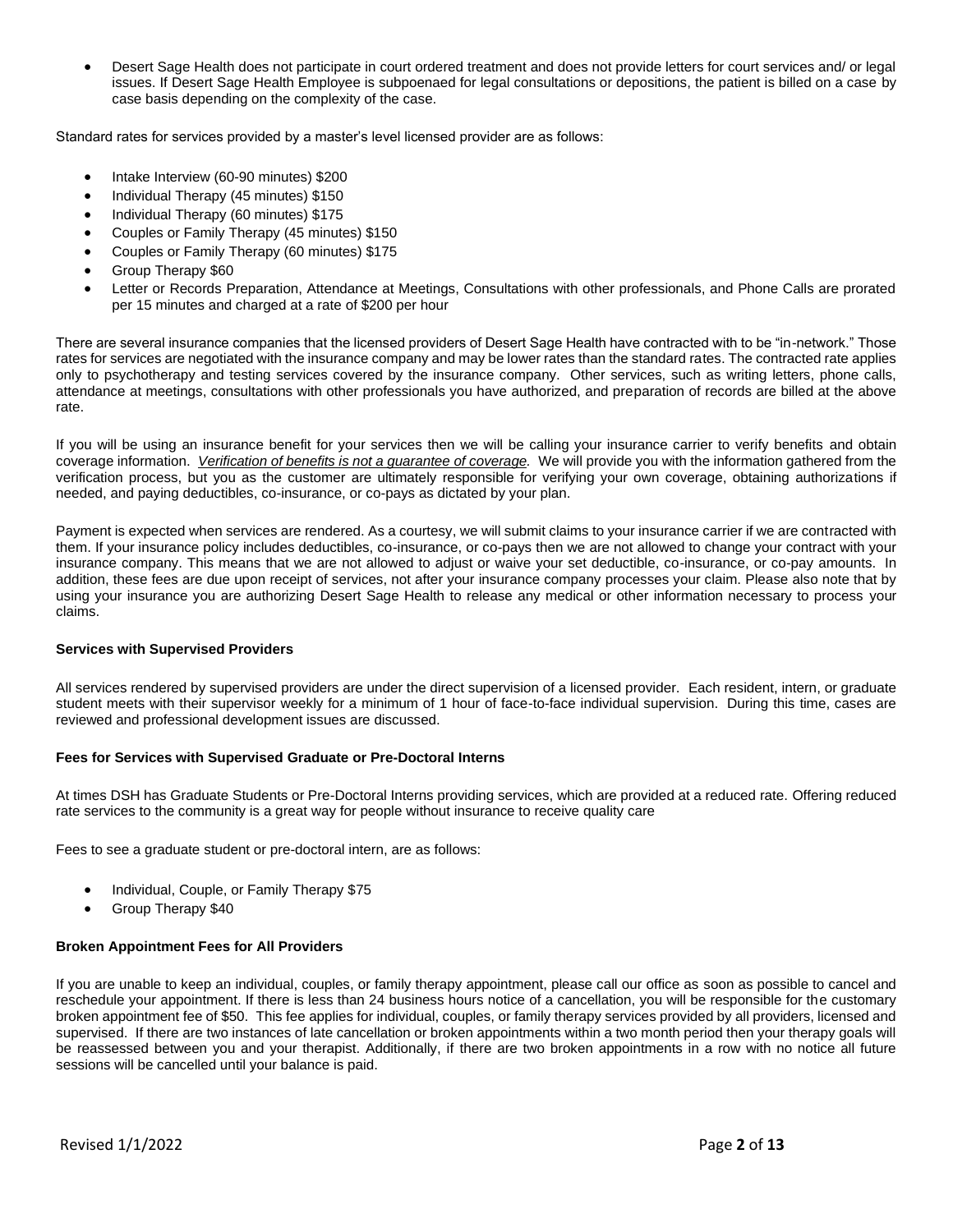There is no fee for not attending a scheduled group therapy session. However, if it is determined that your participation in a therapy group is too inconsistent for you to gain benefit then you may be asked by your therapist to no longer participate and your therapy goals will be reassessed between you and your therapist.

If you accrue broken appointment fees for any type of service, then those fees will need to be paid prior to being scheduled for any subsequent therapy or testing sessions.

#### **Unpaid Balances**

By signing below, you are agreeing that you understand if you have an unpaid balance with Desert Sage Health, PLLC and do not make satisfactory payment arrangements, your account may be placed with an external collection agency. You will be responsible for reimbursement of any fees from the collection agency, including all costs and expenses incurred collecting your account, and possibly including reasonable attorney's fees if so incurred during collection efforts.

In order for Desert Sage Health, PLLC or their designated external collection agency to service your account, and where not prohibited by applicable law, you agree that Desert Sage Health, PLLC and the designated external collection agency are authorized to (i) contact me by telephone at the telephone number(s) I am providing, including wireless telephone numbers, which could result in charges to me, (ii) contact me by sending text messages (message and data rates may apply) or emails, using any email address I provide and (iii) methods of contact may include using pre-

recorded/artificial voice message and/or use of an automatic dialing device, as applicable.

#### **Custody Policy**

Before a minor is seen at DSH, staff takes steps to ensure proper consent is received. For minors under joint or sole custody, court documentation must be provided on details of custody. It is required that all court documents are provided to DSH in their entirety. If additional court determinations are made while a minor is in treatment, DSH must be notified before the minor is seen again for a session.

DSH has the following policies:

- Either parent/legal guardian is allowed to schedule appointments or accompany the minor, unless defined otherwise by court order/documentation.
- Both parents/legal guardians are entitled to have access to the minor's records according to AZ ARS 25-403.06 unless otherwise provided by court order or law.
- We will collect full payment (deductibles, co-payments, etc.) at the time of service from the parent accompanying the child. If a divorce decree or custody agreement requires the parent/guardian not present to pay a part of or the full bill, the authorizing/accompanying parent/guardian is responsible for collecting payment from the other parent/guardian. We will not collect payment from the other parent/guardian not present.
- DSH will not call to inform the other parent of appointments or to ask for consent prior to treatment.
- DSH will not tolerate appointment scheduling/cancelling patterns between parents.

It is both parent's/legal guardians' responsibility to communicate with each other about the minor's care, appointments, and other important information. Additionally, if issues between parents disrupt our practice or impede the care of the minor, we reserve the right to discharge your family from further treatment at our facility and will provide you referrals for continued care.

#### **Communication with Desert Sage Health**

All communication including invoices, superbills, and written communication with your provider will take place on the client portal. If you would prefer communication sent though the U.S. Mail please notify us immediately so we can make the requested change.

#### **Protocol for the Secure Storage, Transfer and Access of Your Records**

In Accordance with Arizona House Bill 2786, we are required to inform you of how your records will be securely stored and transferred and how you may access your records. When treatment is terminated, records are kept on site, in a secure area, for a minimum of two years, after which time, the records may be moved to a secure off site location. Should Desert Sage Health close or sell to another company then there will be a public notice issued at least 30 days prior to such a transaction. The notice will contain information about how your records will be transferred to a third party and if there is any change in procedure of how to access your records. Your records will be maintained by Desert Sage Health for a period of at least seven years after the termination of treatment. If the client is a minor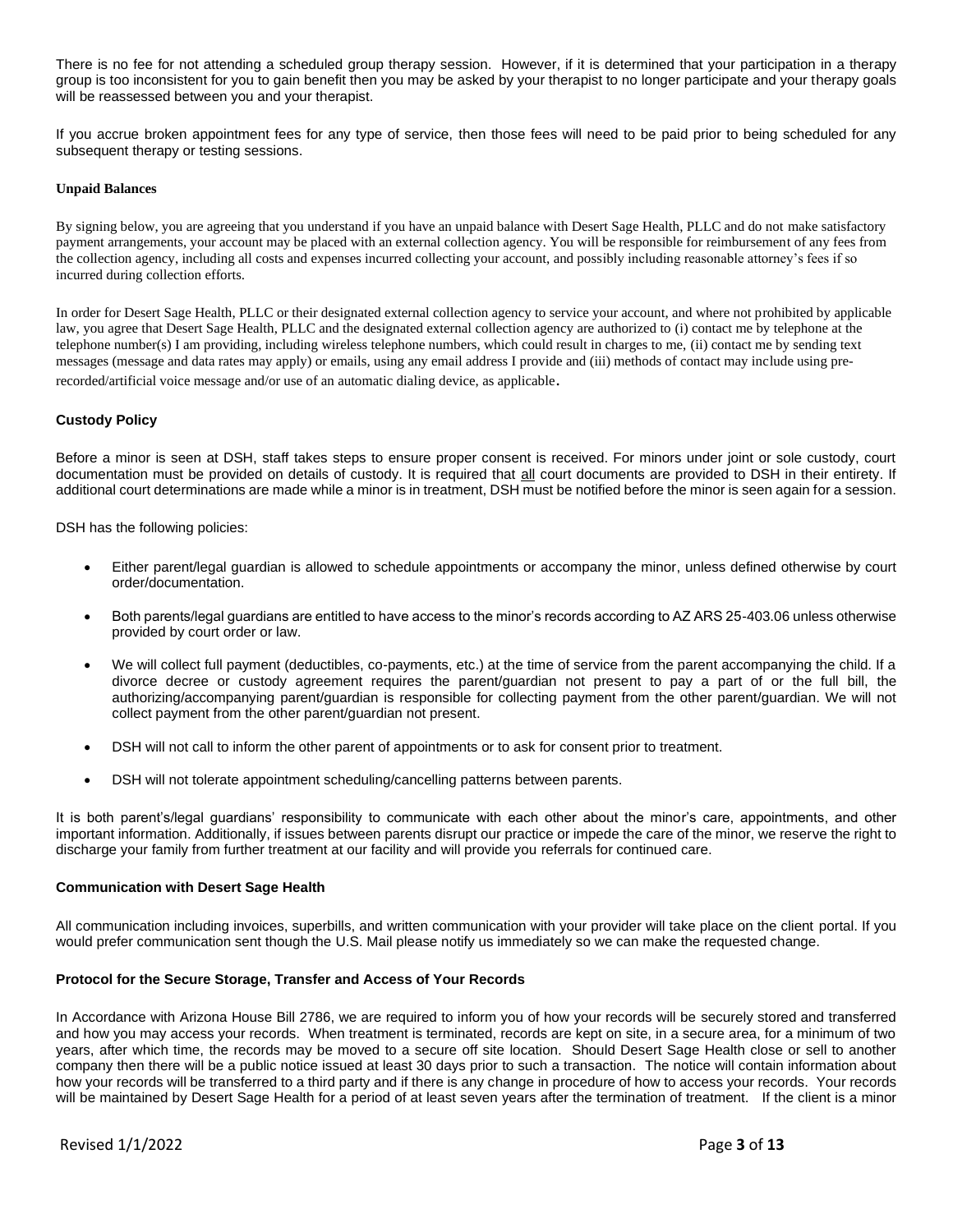during treatment, then records will be maintained for a period of seven years after the 18th birthday of the client. After the minimum record maintenance period then records will be destroyed by means of shredding of documents, unless you wish to claim the records for your own property. If you would like copies of or access to your records then you must submit a request in writing. Request for copies or access will be granted within 30 days of receipt of such request, unless there is reason to believe that release of such records may be harmful to your emotional wellbeing or otherwise not in your best interest. You will be charged a reasonable copy fee for copies and professional time required to satisfy your request.

#### **Discharge Procedures**

You are free to choose whether to continue participation in your assessment or treatment process. Should you decide that you no longer need additional services or if you have not made any contact with our office for 60 days, we will discharge you and close your file. Should you need services at a later time, we will remain available to provide treatment, provide you with a referral, or discuss your case with the provider assuming your care. Please know that if you return for treatment, you will be considered a new patient which will necessitate an intake interview. If you would like us to provide information about your case to an assuming therapist then you will need to sign a release records request.

#### **In Case of Fire or Natural Disaster**

Should you be in the building when a fire or natural disaster occurs, then immediately exit the room you are in and follow the exit signs to the nearest safe exit.

#### **Social Security Number and Personal Information Privacy Policy**

Desert Sage Health is dedicated to protecting the personal security and privacy of all clients. In the ordinary course of its business, and for a variety of legitimate business reasons, the Company may collect and store personal information about its clients, including but not limited to social security numbers ("SSN"), in hard copy or digital storage. Desert Sage Health takes measures to prevent the unauthorized disclosure of SSNs, including without limitation:

- Protecting the confidentiality of SSNs;
- Prohibiting unlawful or unauthorized disclosure of SSNs;
- Limiting the number of people with access to SSNs;
- Properly disposing of documents (hard copy or digital) that contain SSNs; and
- Disciplining any associate who violates this policy.

Desert Sage Health employees with access to SSNs, will maintain the security and confidentiality of every document containing the SSN. This means all files containing SSNs will be locked, and that any access to digital files containing all or any part of an associate or client SSN will be password protected. Desert Sage Health restricts access to any document displaying a SSN to those with a legitimate business need to access those documents who are acting consistent with Desert Sage Health policy and in accordance with their assigned job tasks. Documents containing a SSN will be disposed of in a manner that maintains their confidentiality. Desert Sage Health shall not communicate a client's personal information to the general public. "Personal information" shall include SSN, home address or telephone number, personal electronic mail address, Internet identification name or password, last name prior to marriage, or drivers' license number. Nothing in this policy is intended to modify a client's right to access their own personnel file, as permitted by Desert Sage Health 's policies and state law. Nor does this policy prohibit the use of a client's SSN or personal information where the use is authorized or required by state or federal statute, rule, regulation, court order, or pursuant to legal discovery or process. Violations of this policy will result in disciplinary action up to and including termination of employment. Violators may also be subject to civil and criminal penalties authorized by applicable state or federal law.

#### **Social Media and Telecommunications**

Due to the importance of your confidentiality and the importance of minimizing dual relationships, our staff does not accept friend or contact requests from current or former clients on any social networking site (Facebook, LinkedIn, etc). We believe that adding clients as friends or contacts on these sites can compromise your confidentiality and our respective privacy. It may also blur the boundaries of our therapeutic relationship. If you have questions about this, please bring them up when you meet with your therapist.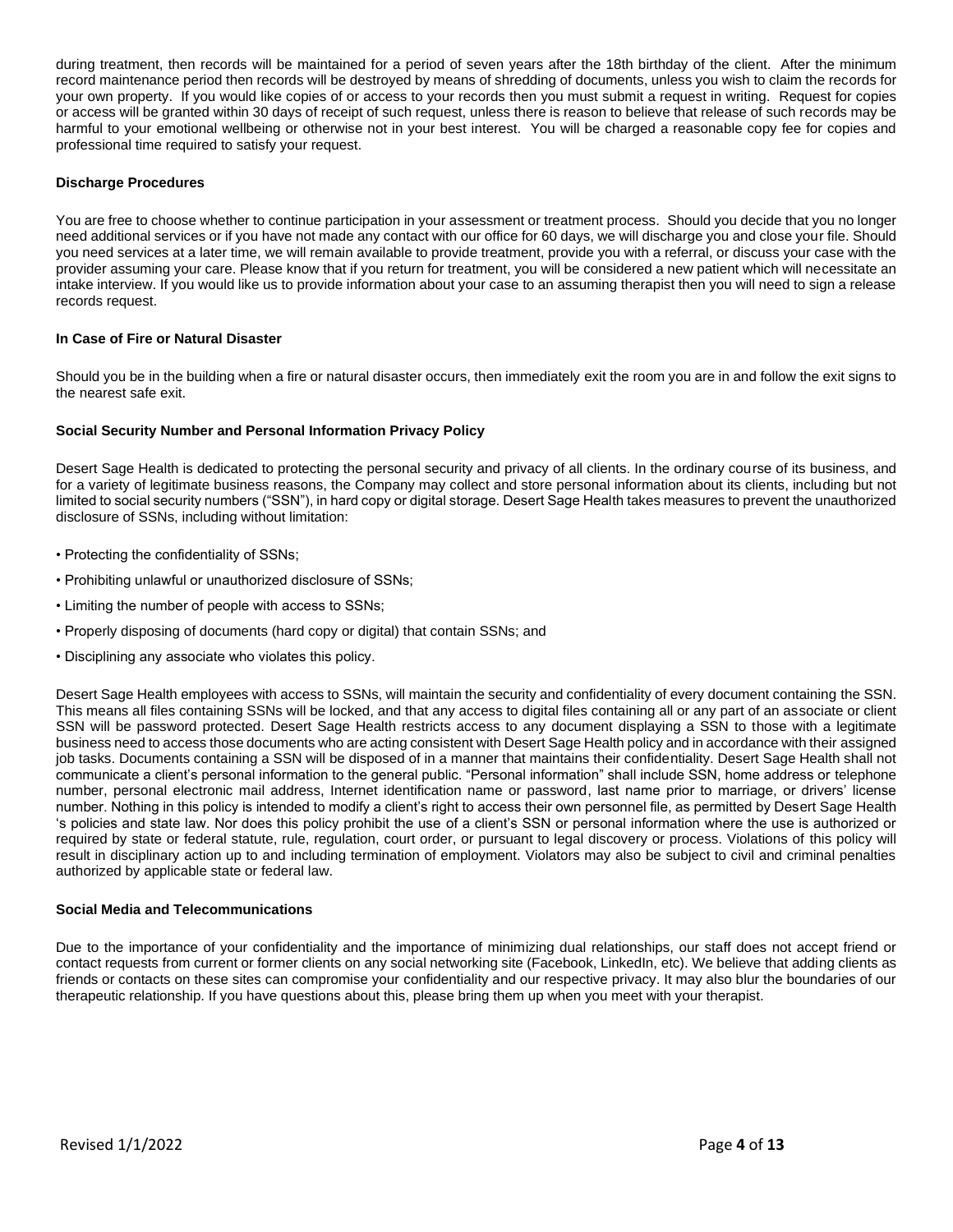#### **Patient Staff Relationship Policy**

Desert Sage Health values the importance of minimizing dual relationships; therefore, all employees of Desert Sage Health do not participate in any relationship outside of our facility with current or former clients. This standard is based on American Psychological Association's ethical standards. If you have questions about this, please bring them up when you meet with your therapist.

#### **Audio/ Visual Recordings**

Desert Sage Health does not allow any audio or visual recordings in therapy sessions. If you have cognitive or memory difficulties, please share your concerns with your therapist to discuss possible solutions.

#### **Electronic Communications**

We cannot ensure the confidentiality of any form of communication through electronic media, including text messages. Services by electronic means, including but not limited to telephone communication, the Internet, facsimile machines, and e-mail is considered telemedicine. Under the California Telemedicine Act of 1996, telemedicine is broadly defined as the use of information technology to deliver medical services and information from one location to another. If you and your therapist chose to use information technology for some or all of your treatment, you need to understand that: (1) You retain the option to withhold or withdraw consent at any time without affecting the right to future care or treatment or risking the loss or withdrawal of any program benefits to which you would otherwise be entitled. (2) All existing confidentiality protections are equally applicable. (3) Your access to all medical information transmitted during a telemedicine consultation is guaranteed, and copies of this information are available for a reasonable fee. (4) Dissemination of any of your identifiable images or information from the telemedicine interaction to researchers or other entities shall not occur without your consent. (5) There are potential risks, consequences, and benefits of telemedicine. Potential benefits include, but are not limited to improved communication capabilities, providing convenient access to up-to-date information, consultations, support, reduced costs, improved quality, change in the conditions of practice, improved access to therapy, better continuity of care, and reduction of lost work time and travel costs. Effective therapy is often facilitated when the therapist gathers within a session or a series of sessions, a multitude of observations, information, and experiences about the client. Therapists may make clinical assessments, diagnosis, and interventions based not only on direct verbal or auditory communications, written reports, and third person consultations, but also from direct visual and olfactory observations, information, and experiences. When using information technology in therapy services, potential risks include, but are not limited to the therapist's inability to make visual and olfactory observations of clinically or therapeutically potentially relevant issues such as: your physical condition including deformities, apparent height and weight, body type, attractiveness relative to social and cultural norms or standards, gait and motor coordination, posture, work speed, any noteworthy mannerism or gestures, physical or medical conditions including bruises or injuries, basic grooming and hygiene including appropriateness of dress, eye contact (including any changes in the previously listed issues), sex, chronological and apparent age, ethnicity, facial and body language, and congruence of language and facial or bodily expression. Potential consequences thus include the therapist not being aware of what he or she would consider important information, that you may not recognize as significant to present verbally the therapist.

#### **Documentation Policy**

Desert Sage Health does not complete paperwork, forms or documentation for short-term disability, leave of absences, or legal matters.

#### **BY SIGNING BELOW, I AM AGREEING THAT I HAVE READ, UNDERSTOOD AND AGREE TO THE ITEMS CONTAINED IN DESERT SAGE HEALTH'S PRACTICE POLICIES.**

\_\_\_\_\_\_\_\_\_\_\_\_\_\_\_\_\_\_\_\_\_\_\_\_\_\_\_\_\_\_\_\_\_\_\_\_\_\_\_\_\_\_\_\_\_\_\_\_\_\_\_\_\_\_\_\_\_\_ \_\_\_\_\_\_\_\_\_\_\_\_\_

\_\_\_\_\_\_\_\_\_\_\_\_\_\_\_\_\_\_\_\_\_\_\_\_\_\_\_\_\_\_\_\_\_\_\_\_\_\_\_\_\_\_\_\_\_\_\_\_\_\_\_\_\_\_\_\_\_\_ \_\_\_\_\_\_\_\_\_\_\_\_\_

\_\_\_\_\_\_\_\_\_\_\_\_\_\_\_\_\_\_\_\_\_\_\_\_\_\_\_\_\_\_\_\_\_\_\_\_\_\_\_\_\_\_\_\_\_\_\_\_\_\_\_\_\_\_\_\_\_\_

\_\_\_\_\_\_\_\_\_\_\_\_\_\_\_\_\_\_\_\_\_\_\_\_\_\_\_\_\_\_\_\_\_\_\_\_\_\_\_\_\_\_\_\_\_\_\_\_\_\_\_\_\_\_\_\_\_\_

Patient Name Date

Patient Signature

Guardian of Patient's Name **Date of Patient's Name Date** Date of Patient's Name Date of Patient's Name Date of P

Signature of Guardian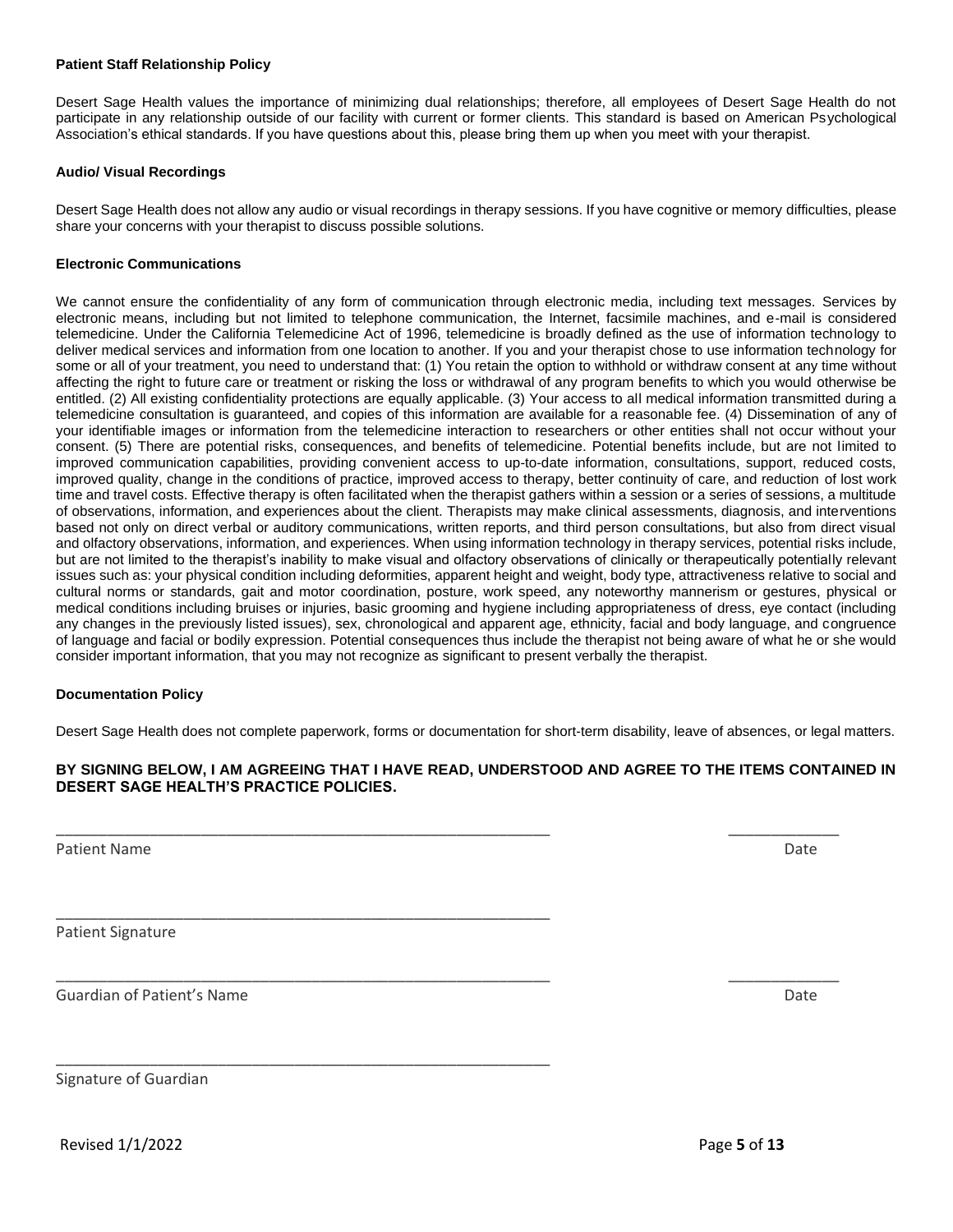2620 N 140th Ave, Suite 101, Goodyear, AZ 85395 phone 623-536-7956 fax 623-536-9806 **Consent for Treatment**

Client Name Date of Birth

request to be accepted for psychotherapy treatment or evaluation services as described to me. I have been provided with information regarding Desert Sage Health, to include information about the following:

- How to find background Information of all providers at DSH, including levels of education and supervision. I understand that if a provider is under supervision this will be found on DSH's website and will be discussed at my first session.
- Professional Services Provided, including that treatment may be voluntarily terminated at any time, that DSH is an outpatient therapy clinic (not a crisis center), and how to make appointments
- The risks and benefits of therapy
- DSH's protocol for the secure storage, transfer, and access to records
- Fees for services, including information about standard fees for licensed providers and supervised providers; our policy of a \$50 broken appointment fee for therapy session not cancelled within 24 business hours; that co-pays, deductibles, and co-insurance cannot be adjusted or waived per our agreements with third party payers; that co-pays, co-insurance, and deductibles are expected to be paid at the time that psychotherapy service is rendered or prior to a written report being released to any party; and that recipients of service (or their parent/guardian) is responsible for any unpaid charges that a third party payer does not pay
- Discharge procedures

 $\mathbf{I}_{\mathbf{I}_{\mathbf{I}}}$ 

- Information about records pertaining to the privacy, protected health information, confidentiality, and procedures for filing a complaint regarding HIPAA violations
- Information about client rights, not necessarily related to HIPAA, but which affect treatment, including treatment plans, termination of treatment, confidentiality, and how to address concerns or grievances about treatment experience

Signature of client/date signature of witness/date

#### **Request for appointment reminders**

DSH uses automated appointment reminders. Please indicate the phone number where you would like the automated appointment reminders to call or text you, understanding that if you do not answer the call then a message will be left.

Number to call: <br>  $\begin{array}{ccc} \text{Preference:} & \text{voice} & \text{text} \end{array}$ 

\_\_\_\_\_\_\_\_\_\_\_\_\_\_\_\_\_\_\_\_\_\_\_\_\_\_\_\_\_\_\_\_\_\_\_\_ \_\_\_\_\_\_\_\_\_\_\_\_\_\_\_\_\_\_\_\_\_\_\_\_\_\_\_\_\_\_\_\_\_\_\_\_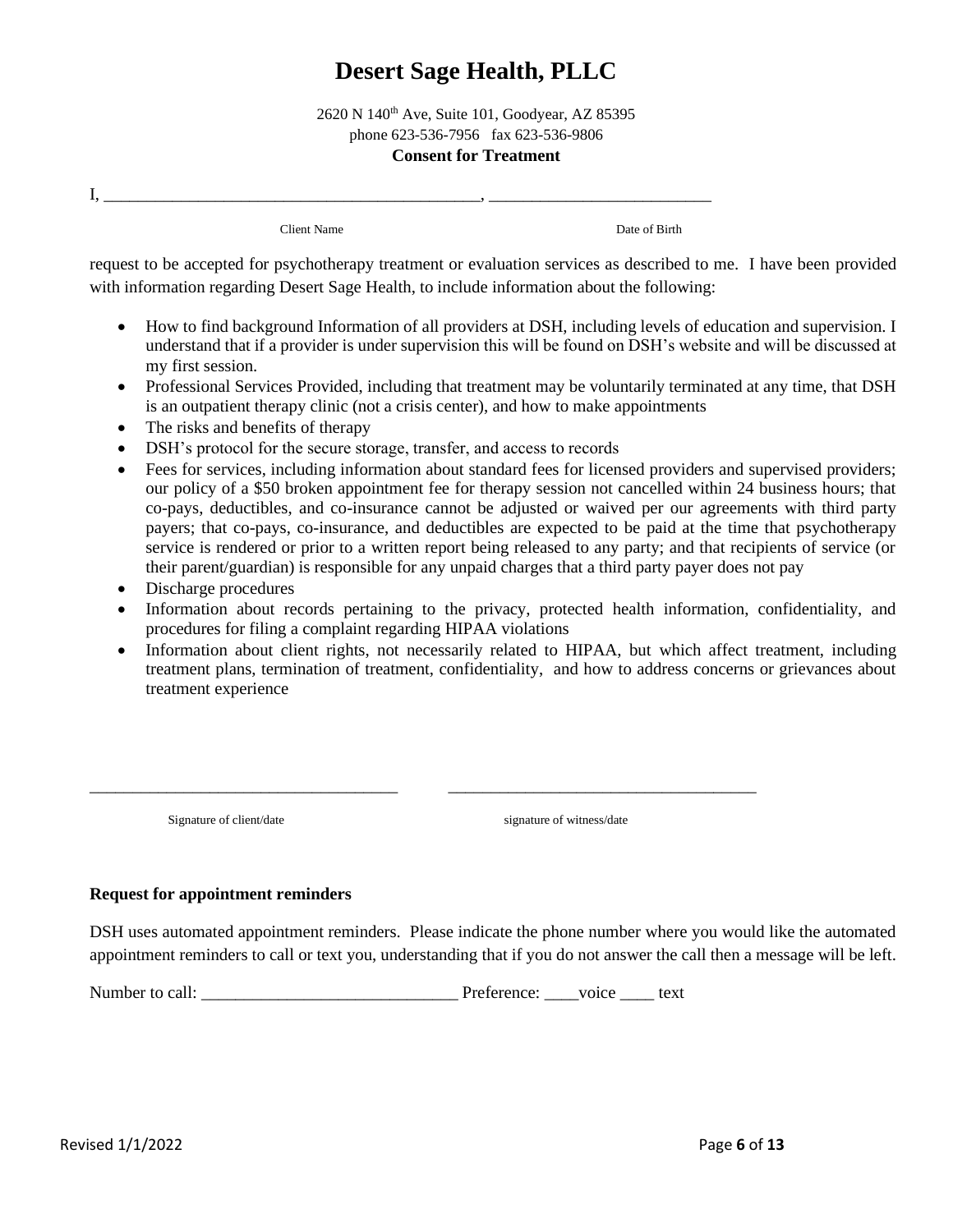2620 N 140th Ave, Suite 101, Goodyear, AZ 85395 phone 623-536-7956 fax 623-536-9806

## Client Rights and Responsibilities

We respect and consider your rights as a Client and recognize that you as an individual have unique healthcare needs. Therefore, we respect your personal dignity and want to provide care based upon your individual needs. Not only do you have rights and responsibilities, but these rights and responsibilities also apply to the people who are legally responsible for making your healthcare decisions. These people may include parents of Clients under the age of 18, legal guardians and those you have given decision-making responsibility in a Durable Power of Attorney for Health Care.

Your Rights Pursuant to Arizona Administrative Code, Title 9, Chapter 10, Article 10

- A) The Clinical Director shall ensure that:
	- 1) A Client is treated with dignity, respect, and consideration;
	- 2) A Client as not subjected to:
		- a) Abuse; neglect; exploitation; coercion; manipulation; sexual abuse; sexual assault;
		- b) Restraint or seclusion;
		- c) Retaliation for submitting a complaint to the Department or another entity; or
		- d) Misappropriation of personal and private property by a counseling facility's personnel member, employee, volunteer, or student; and
	- 3) A Client or the Client's representative:
		- a) Either consents to or refuses counseling;
		- b) May refuse or withdraw consent for receiving counseling before counseling is initiated;
		- c) Is informed of the following:
			- (i) The counseling facility's policy on health care directives, and
			- (ii) The Client complaint process;
		- d) Consents to photographs of the Client before the Client is photographed, except that a Client may be photographed when admitted to a counseling facility for identification and administrative purposes; and
		- e) Except as otherwise permitted by law, provides written consent to the release of information in the Client's: (i) Medical record, or
			- (ii) Financial records.
- B) A Client has the following rights:
	- 1) Not to be discriminated against based on race, national origin, religion, gender, sexual orientation, age, disability, marital status, or diagnosis;
	- 2) To receive counseling that supports and respects the Client's individuality, choices, strengths, and abilities;
	- 3) To receive privacy during counseling;
	- 4) To review, upon written request, the Client's own medical record according to A.R.S. §§ 12-2293, 12-2294, and 12-2294.01;
	- 5) To receive a referral to another health care institution if the counseling facility is not authorized or not able to provide the behavioral health services needed by the Client;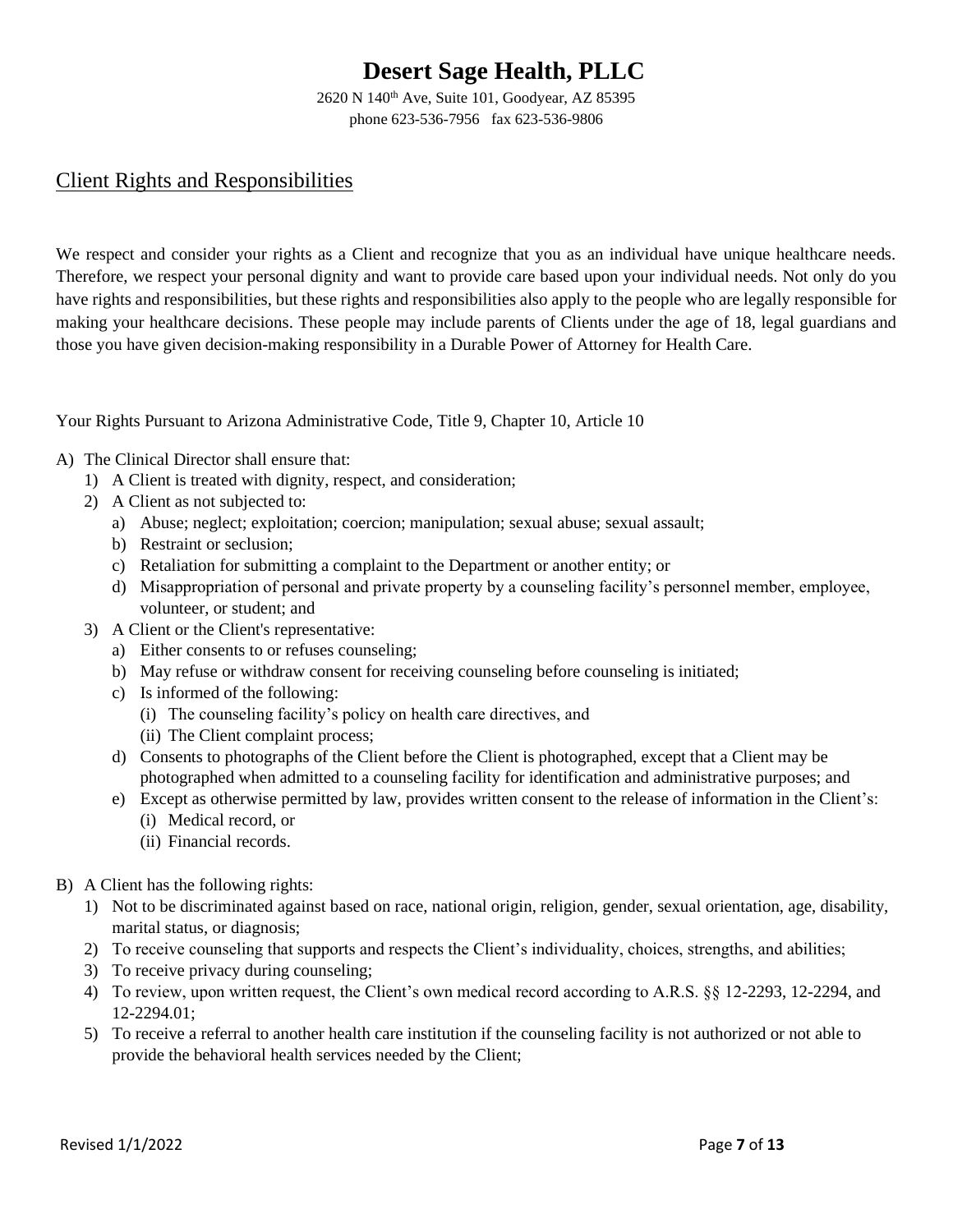- 6) To participate or have the Client's representative participate in the development of, or decisions concerning, the counseling provided to the Client;
- 7) To participate or refuse to participate in research or experimental treatment; and

\_\_\_\_\_\_\_\_\_\_\_\_\_\_\_\_\_\_\_\_\_\_\_\_\_\_\_\_\_\_\_\_\_\_\_\_\_\_\_\_\_\_\_\_\_\_\_\_\_\_\_\_\_\_\_\_\_\_

\_\_\_\_\_\_\_\_\_\_\_\_\_\_\_\_\_\_\_\_\_\_\_\_\_\_\_\_\_\_\_\_\_\_\_\_\_\_\_\_\_\_\_\_\_\_\_\_\_\_\_\_\_\_\_\_\_\_

8) To receive assistance from a family member, the Client's representative, or other individual in understanding, protecting, or exercising the Client's rights.

#### **BY SIGNING BELOW, I AM AGREEING THAT I HAVE READ, UNDERSTOOD AND AGREE TO THE ITEMS CONTAINED IN DESERT SAGE HEALTH'S PRACTICE POLICIES.**

\_\_\_\_\_\_\_\_\_\_\_\_\_\_\_\_\_\_\_\_\_\_\_\_\_\_\_\_\_\_\_\_\_\_\_\_\_\_\_\_\_\_\_\_\_\_\_\_\_\_\_\_\_\_\_\_\_\_ \_\_\_\_\_\_\_\_\_\_\_\_\_

Patient Name Date

Patient Signature

Guardian of Patient's Name Date Communication of Patient's Name Date Communication of Patient's Name Date

Signature of Guardian

\_\_\_\_\_\_\_\_\_\_\_\_\_\_\_\_\_\_\_\_\_\_\_\_\_\_\_\_\_\_\_\_\_\_\_\_\_\_\_\_\_\_\_\_\_\_\_\_\_\_\_\_\_\_\_\_\_\_ \_\_\_\_\_\_\_\_\_\_\_\_\_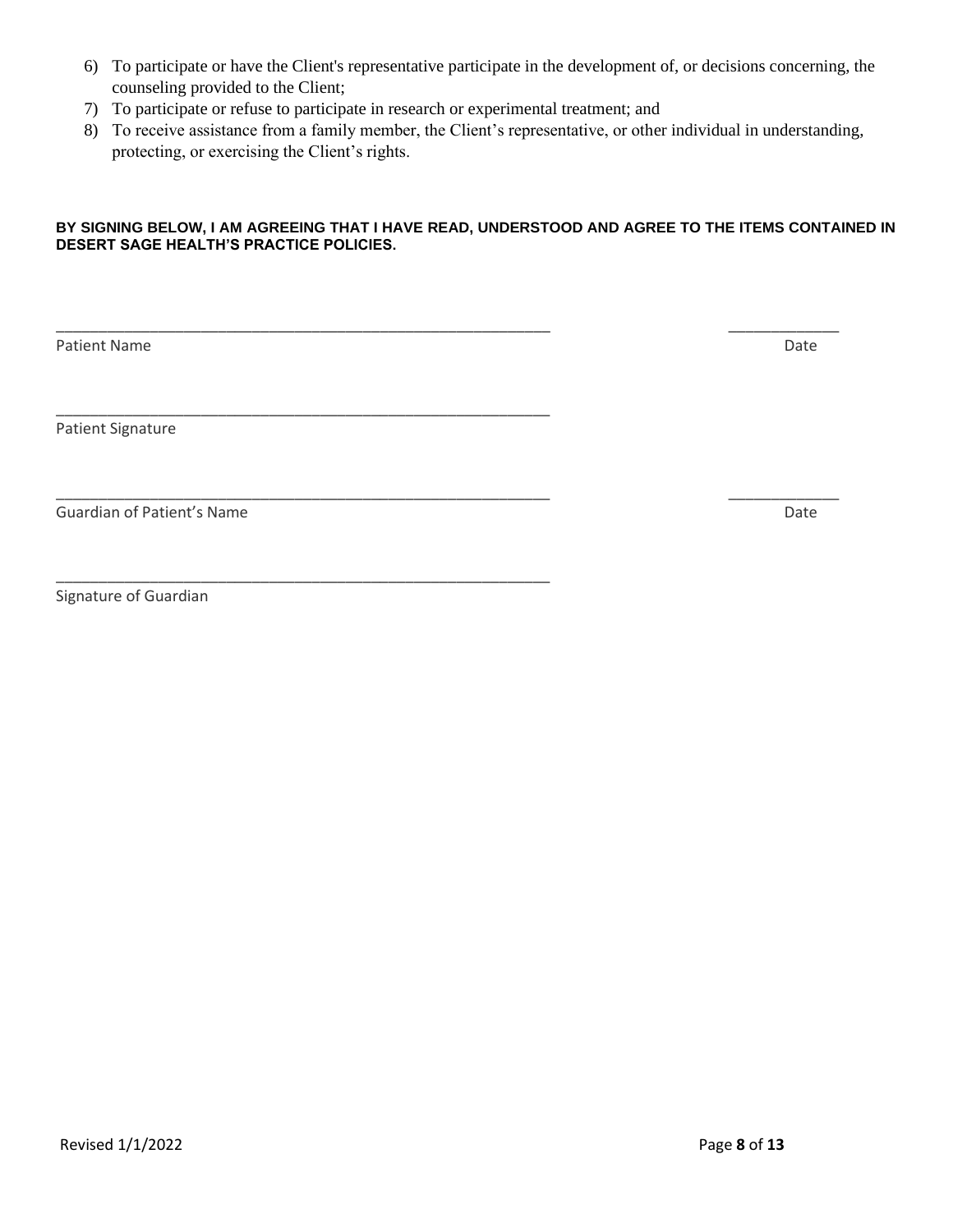2620 N 140th Ave, Suite 101, Goodyear, AZ 85395 phone 623-536-7956 fax 623-536-9806

# **Notice of Privacy Practices**

## THIS NOTICE DESCRIBES HOW HEALTH INFORMATION MAY BE USED AND DISCLOSED AND HOW YOU CAN GET ACCESS TO THIS INFORMATION. PLEASE REVIEW IT CAREFULLY.

## I. OUR PLEDGE REGARDING HEALTH INFORMATION:

We understand that health information about you and your health care is personal. We are committed to protecting health information about you. We create a record of the care and services you receive from us. We need this record to provide you with quality care and to comply with certain legal requirements. This notice applies to all of the records of your care generated by this mental health care practice. This notice will tell you about the ways in which we may use and disclose health information about you. We also describe your rights to the health information we keep about you, and describe certain obligations we have regarding the use and disclosure of your health information. We are required by law to:

- Make sure that protected health information ("PHI") that identifies you is kept private.
- Give you this notice of our legal duties and privacy practices with respect to health information.
- Follow the terms of the notice that is currently in effect.
- We can change the terms of this Notice, and such changes will apply to all information we have about you. The new Notice will be available upon request, in our office, and on our website.

### II. HOW I MAY USE AND DISCLOSE HEALTH INFORMATION ABOUT YOU:

The following categories describe different ways that we use and disclose health information. For each category of uses or disclosures we will explain what we mean and try to give some examples. Not every use or disclosure in a category will be listed. However, all of the ways we are permitted to use and disclose information will fall within one of the categories.

For Treatment Payment, or Health Care Operations: Federal privacy rules (regulations) allow health care providers who have direct treatment relationship with the patient/client to use or disclose the patient/client's personal health information without the patient's written authorization, to carry out the health care provider's own treatment, payment or health care operations. We may also disclose your protected health information for the treatment activities of any health care provider. This too can be done without your written authorization. For example, if a clinician were to consult with another licensed health care provider about your condition, we would be permitted to use and disclose your person health information, which is otherwise confidential, in order to assist the clinician in diagnosis and treatment of your mental health condition.

Disclosures for treatment purposes are not limited to the minimum necessary standard. Because therapists and other health care providers need access to the full record and/or full and complete information in order to provide quality care. The word "treatment" includes, among other things, the coordination and management of health care providers with a third party, consultations between health care providers and referrals of a patient for health care from one health care provider to another.

Lawsuits and Disputes: If you are involved in a lawsuit, we may disclose health information in response to a court or administrative order. We may also disclose health information about your child in response to a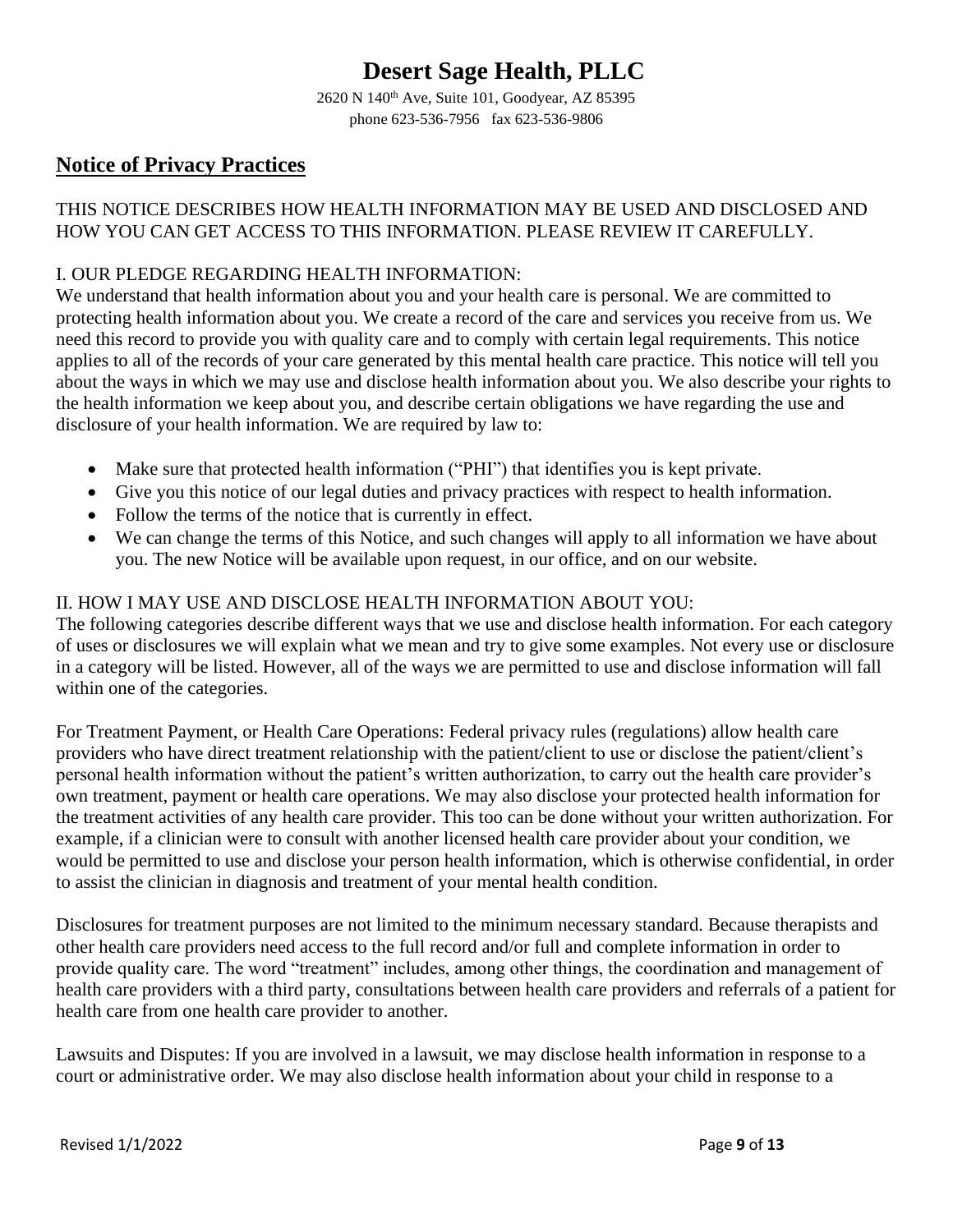subpoena, discovery request, or other lawful process by someone else involved in the dispute, but only if efforts have been made to tell you about the request or to obtain an order protecting the information requested.

### III. CERTAIN USES AND DISCLOSURES REQUIRE YOUR AUTHORIZATION:

1. Psychotherapy Notes. We do keep "psychotherapy notes" as that term is defined in 45 CFR § 164.501, and any use or disclosure of such notes requires your Authorization unless the use or disclosure is: a. For our use in treating you.

b. For our use in training or supervising mental health practitioners to help them improve their skills in group, joint, family, or individual counseling or therapy.

- c. For our use in defending myself in legal proceedings instituted by you.
- d. For use by the Secretary of Health and Human Services to investigate our compliance with HIPAA.
- e. Required by law and the use or disclosure is limited to the requirements of such law.

f. Required by law for certain health oversight activities pertaining to the originator of the psychotherapy notes.

- g. Required by a coroner who is performing duties authorized by law.
- h. Required to help avert a serious threat to the health and safety of others.
- 2. Marketing Purposes. As mental health professionals, we will not use or disclose your PHI for marketing purposes.
- 3. Sale of PHI. As mental health professionals, we will not sell your PHI in the regular course of our business.

IV. CERTAIN USES AND DISCLOSURES DO NOT REQUIRE YOUR AUTHORIZATION. Subject to certain limitations in the law, we can use and disclose your PHI without your Authorization for the following reasons:

- 1. When disclosure is required by state or federal law, and the use or disclosure complies with and is limited to the relevant requirements of such law.
- 2. For public health activities, including reporting suspected child, elder, or dependent adult abuse, or preventing or reducing a serious threat to anyone's health or safety.
- 3. For health oversight activities, including audits and investigations.
- 4. For judicial and administrative proceedings, including responding to a court or administrative order, although my preference is to obtain an Authorization from you before doing so.
- 5. For law enforcement purposes, including reporting crimes occurring on my premises.
- 6. To coroners or medical examiners, when such individuals are performing duties authorized by law.
- 7. For research purposes, including studying and comparing the mental health of patients who received one form of therapy versus those who received another form of therapy for the same condition.
- 8. Specialized government functions, including, ensuring the proper execution of military missions; protecting the President of the United States; conducting intelligence or counter-intelligence operations; or, helping to ensure the safety of those working within or housed in correctional institutions.
- 9. For workers' compensation purposes. Although our preference is to obtain an Authorization from you, we may provide your PHI in order to comply with workers' compensation laws.
- 10. Appointment reminders and health related benefits or services. We may use and disclose your PHI to contact you to remind you that you have an appointment with me. We may also use and disclose your PHI to tell you about treatment alternatives, or other health care services or benefits that we offer.

## V. CERTAIN USES AND DISCLOSURES REQUIRE YOU TO HAVE THE OPPORTUNITY TO OBJECT.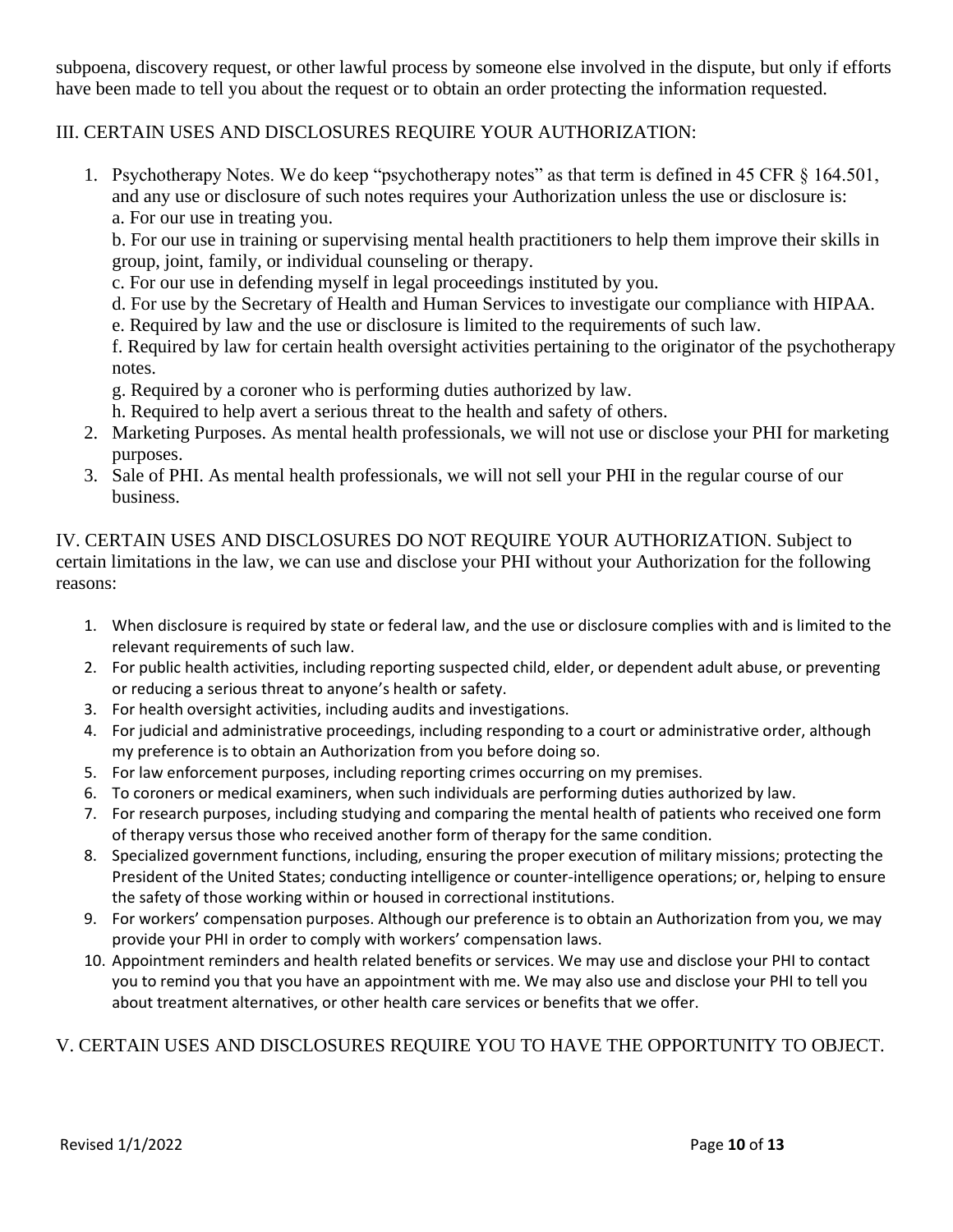1. Disclosures to family, friends, or others. We may provide your PHI to a family member, friend, or other person that you indicate is involved in your care or the payment for your health care, unless you object in whole or in part. The opportunity to consent may be obtained retroactively in emergency situations.

### VI. YOU HAVE THE FOLLOWING RIGHTS WITH RESPECT TO YOUR PHI:

- 1. The Right to Request Limits on Uses and Disclosures of Your PHI. You have the right to ask us not to use or disclose certain PHI for treatment, payment, or health care operations purposes. We are not required to agree to your request, and we may say "no" if we believe it would affect your health care.
- 2. The Right to Request Restrictions for Out-of-Pocket Expenses Paid for In Full. You have the right to request restrictions on disclosures of your PHI to health plans for payment or health care operations purposes if the PHI pertains solely to a health care item or a health care service that you have paid for out-of-pocket in full.
- 3. The Right to Choose How we send PHI to You. You have the right to ask us to contact you in a specific way (for example, home or office phone) or to send mail to a different address, and we will agree to all reasonable requests.
- 4. The Right to See and Get Copies of Your PHI. Other than "psychotherapy notes," you have the right to get an electronic or paper copy of your medical record and other information that we have about you. We will provide you with a copy of your record, or a summary of it, if you agree to receive a summary, within 30 days of receiving your written request, and we may charge a reasonable, cost based fee for doing so.
- 5. The Right to Get a List of the Disclosures We Have Made. You have the right to request a list of instances in which we have disclosed your PHI for purposes other than treatment, payment, or health care operations, or for which you provided us with an Authorization. We will respond to your request for an accounting of disclosures within 60 days of receiving your request. The list we will give you will include disclosures made in the last six years unless you request a shorter time. We will provide the list to you at no charge, but if you make more than one request in the same year, We will charge you a reasonable cost based fee for each additional request.
- 6. The Right to Correct or Update Your PHI. If you believe that there is a mistake in your PHI, or that a piece of important information is missing from your PHI, you have the right to request that I correct the existing information or add the missing information. We may say "no" to your request, but we will tell you why in writing within 60 days of receiving your request.
- 7. The Right to Get a Paper or Electronic Copy of this Notice. You have the right get a paper copy of this Notice, and you have the right to get a copy of this notice by e-mail. And, even if you have agreed to receive this Notice via e-mail, you also have the right to request a paper copy of it.

This notice went into effect on September 20, 2013

\_\_\_\_\_\_\_\_\_\_\_\_\_\_\_\_\_\_\_\_\_\_\_\_\_\_\_\_\_\_\_\_\_\_\_\_\_\_\_\_\_\_\_\_\_\_\_

Acknowledgement of Receipt of Privacy Notice

Under the Health Insurance Portability and Accountability Act of 1996 (HIPAA), you have certain rights regarding the use and disclosure of your protected health information. By signing below, you are acknowledging that you have received a copy of HIPPA Notice of Privacy Practices.

\_\_\_\_\_\_\_\_\_\_\_\_\_\_\_\_\_\_\_\_\_\_\_\_\_\_\_\_\_\_\_\_\_\_\_\_\_\_\_\_\_\_\_\_\_\_\_ \_\_\_\_\_\_\_\_\_\_\_\_\_\_

\_\_\_\_\_\_\_\_\_\_\_\_\_\_\_\_\_\_\_\_\_\_\_\_\_\_\_\_\_\_\_\_\_\_\_\_\_\_\_\_\_\_\_\_\_\_\_ \_\_\_\_\_\_\_\_\_\_\_\_\_\_

Printed Name of Client Date

Signature

Printed Name of Guardian **Date** 

Revised 1/1/2022 Page **11** of **13**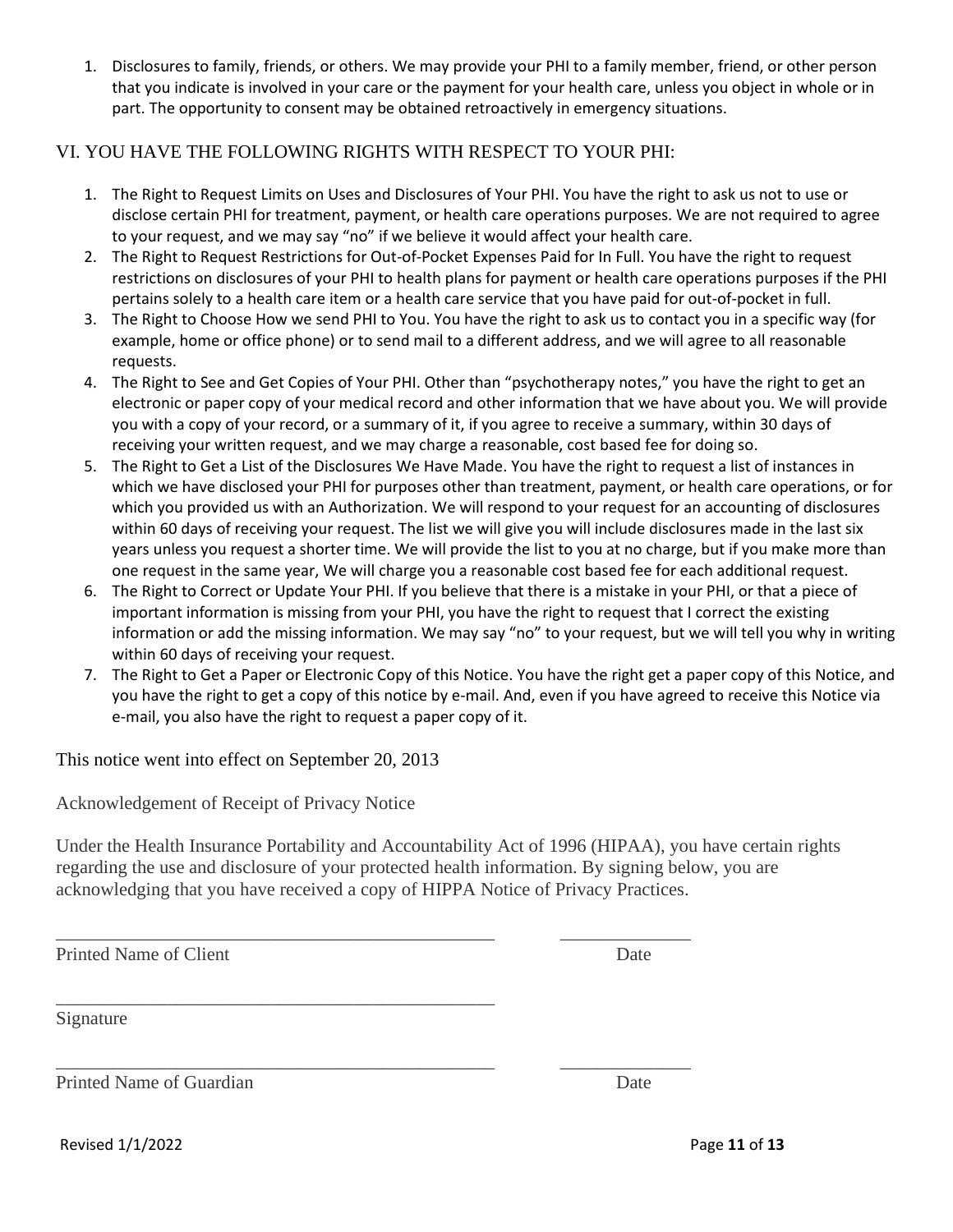Signature of Guardian

\_\_\_\_\_\_\_\_\_\_\_\_\_\_\_\_\_\_\_\_\_\_\_\_\_\_\_\_\_\_\_\_\_\_\_\_\_\_\_\_\_\_\_\_\_\_\_